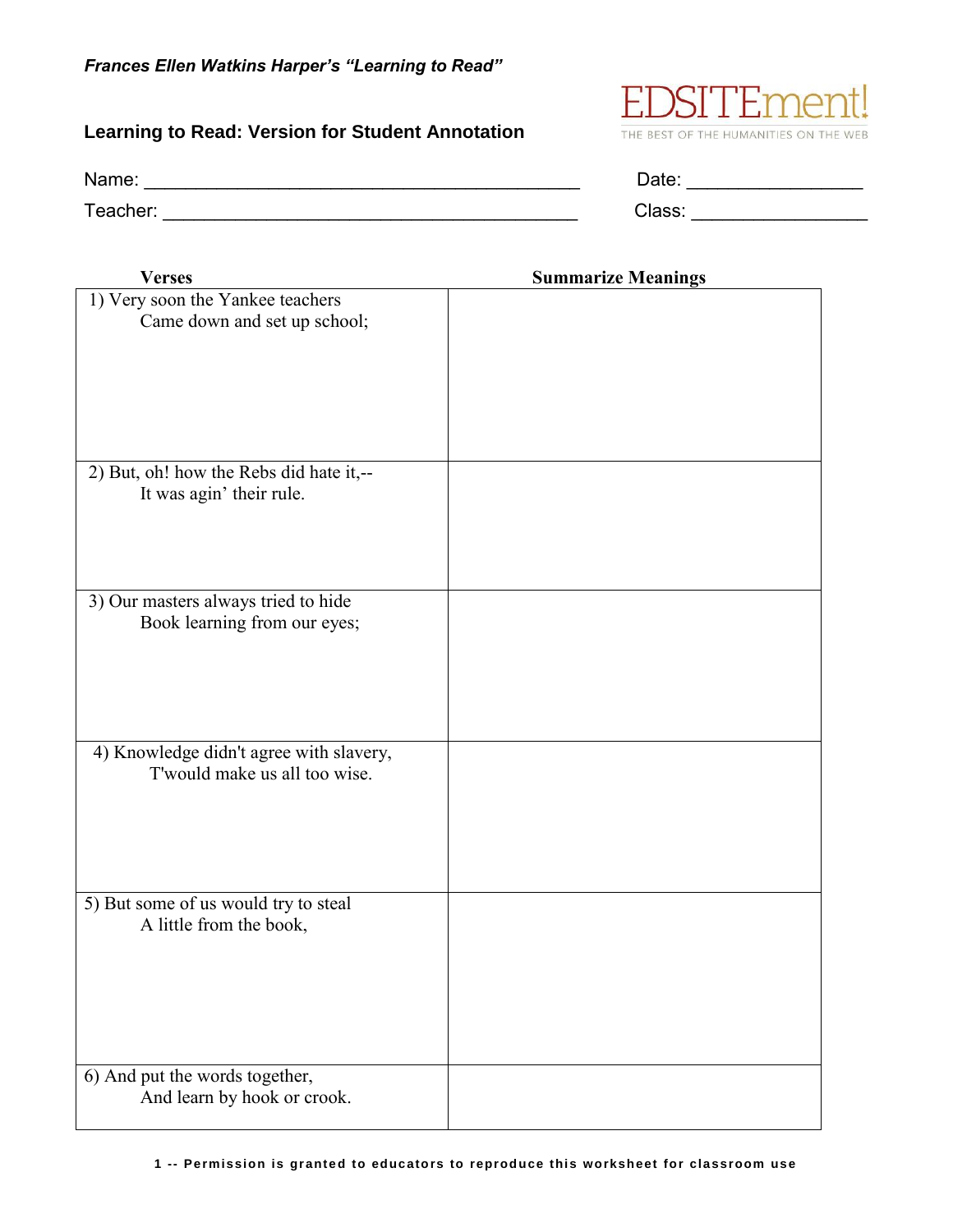| 7) I remember Uncle Caldwell<br>Who took pot-liquor fat                       |  |
|-------------------------------------------------------------------------------|--|
| 8) And greased the pages of his book,<br>And hid it in his hat.               |  |
| 9) And had his Master ever seen<br>The leaves upon his head,                  |  |
| 10) He'd have thought them greasy papers,<br>But nothing to be read.          |  |
| 11) And there was Mr. Turner's Ben,<br>Who heard the children spell,          |  |
| 12) And picked the words right up by heart,<br>And learned to read 'em well.  |  |
| 13) Well, the Northern folks kept sending<br>The Yankee teachers down;        |  |
| 14) And they stood right up and helped us,<br>Though Rebs did sneer and frown |  |
| 15) And, I longed to read my Bible,<br>For precious words it said;            |  |
|                                                                               |  |